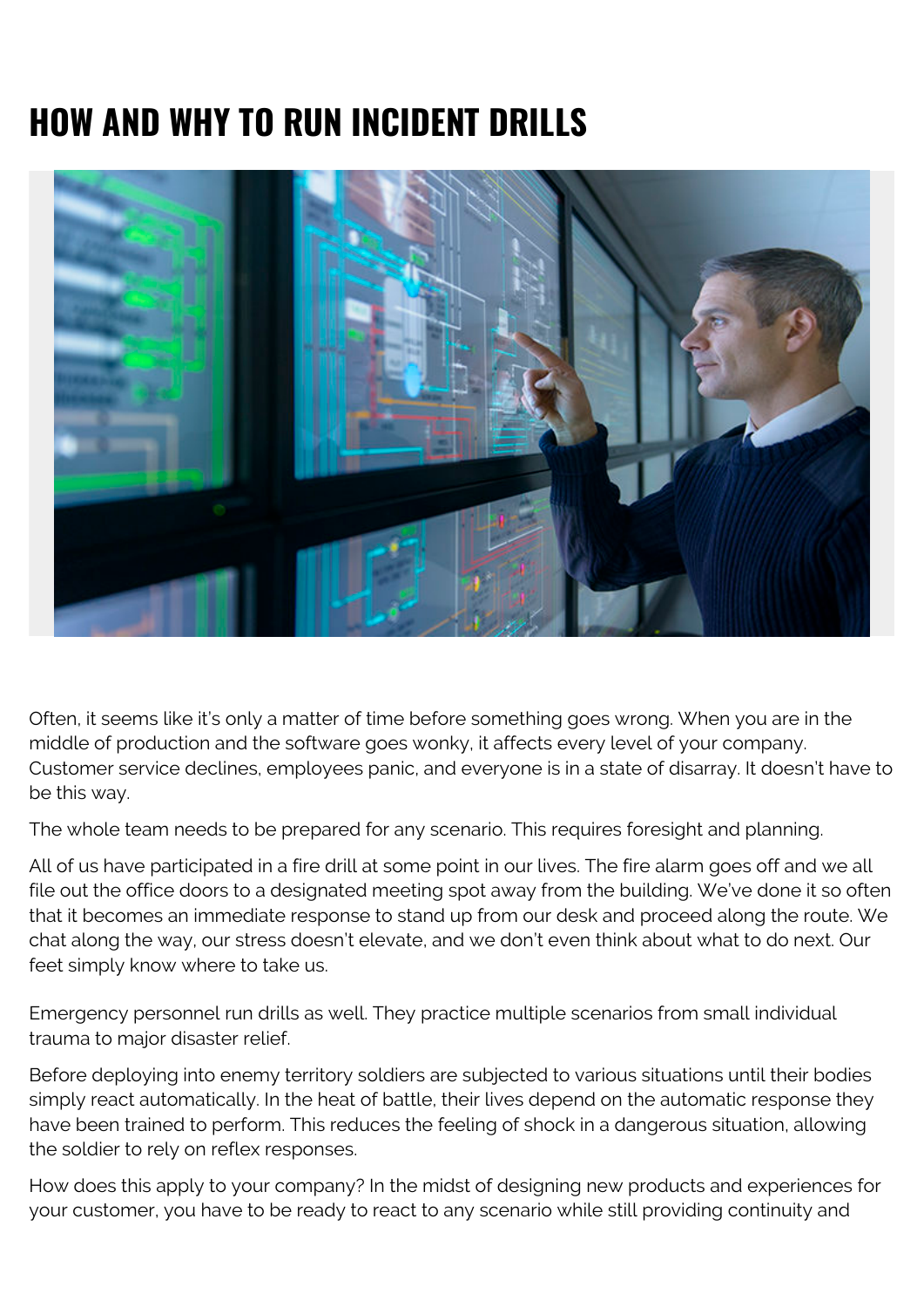excellence in service. At BMC, we know you rely on us and that's why we run incident drills. Since anything can happen, it's important to be prepared.

## **Running Incident Drills**

To be effective and create a low-stress, reflex response, it's important to remember that practice makes perfect. To help make drills run smoother, for example, the entire team should join in once a month to run new emergency scenarios. Set it up like a game and provide each person with clear roles and objectives.

The goal is to come together to consider different risk scenarios and prepare for potential problems. Each scenario you create should identify a new or modified threat, a specific process in response to the threat, and any assets impacted.

#### **How to get started**

- Designate a game master, a single individual to facilitate the exercise.
- Break the drill into meaningful learning points.
- At the onset, explain the exercise to the entire team and make sure they understand.
- Encourage open dialogue about how your company would handle the scenario while focusing on key learning points.
- Include members of other business units that would be affected in the scenario.
- Follow up on gaps identified during the drill.

[Managing changes](https://blogs.bmc.com/blogs/ecab-emergency-change-advisory-board/), especially emergency changes, is a difficult task which requires a deep understanding of the organization, its systems, and the people working within them. Carefully balancing the resources required to successfully accomplish a task is essential for ensuring that emergency situations are addressed effectively.

So, let's say you have the systems in place to minimize risk and prevent problems. However, to be prepared fully to provide optimal service, you need to be ready for anything. The incident drill may be inspired by:

- a situation that has already occurred and was poorly handled,
- a situation where you watched a competitor struggle and wondered how you would handle the same, or
- a potential problem in the making.

Wherever you draw your inspiration, running a drill will help answer those questions and alleviate worry.

#### **Game master**

Designate a game master. This is the individual who will organize the drill from conception to completion. This person knows every detail and will have prepared various stages of the incident set up before it begins.

Here are some of the key parts the game master will need to put into place.

• Identify a process to be tested.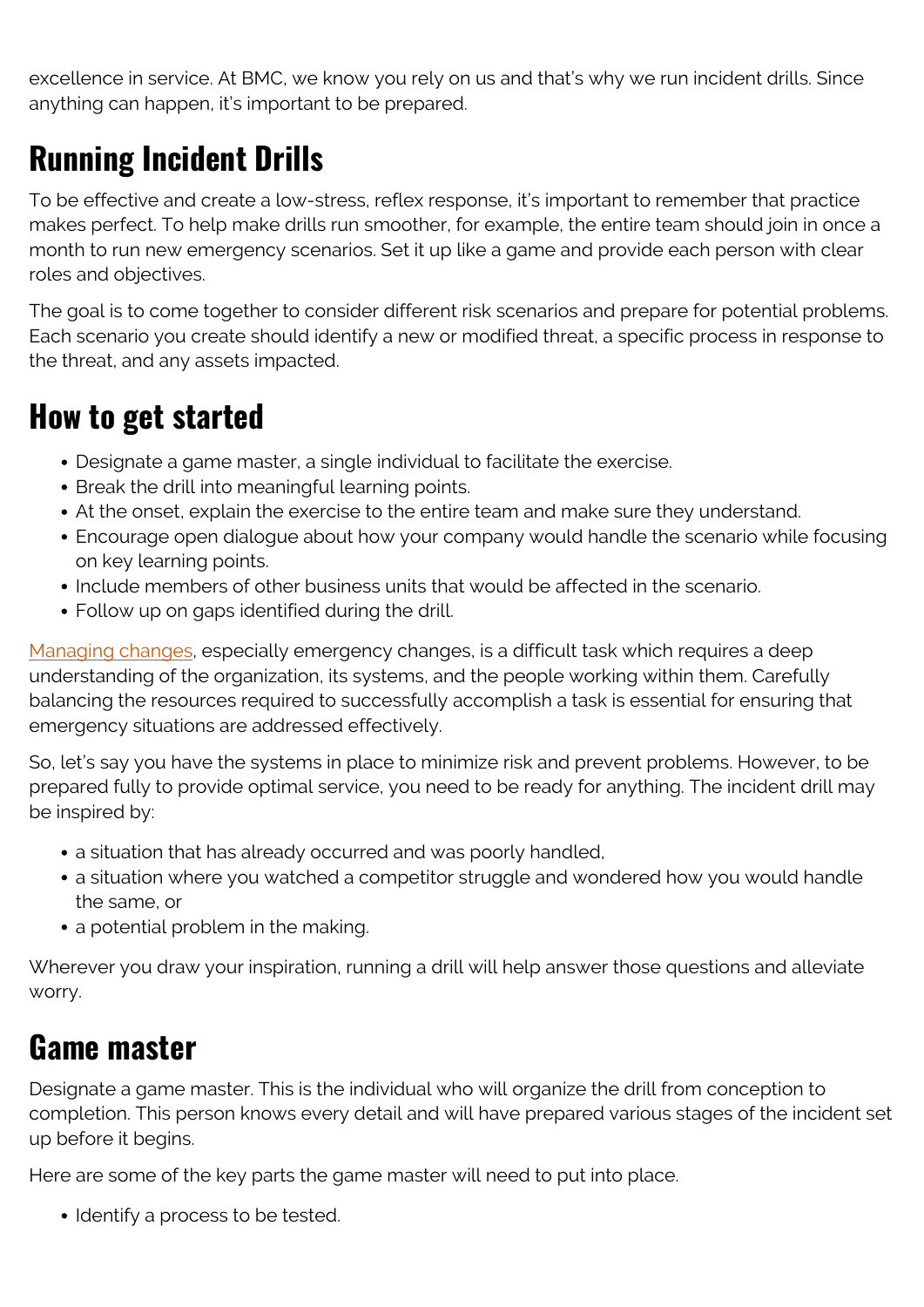- Create a scenario. This is the incident that triggers the drill.
- Determine the impact it will have on the organization.
- Identify any additional problems that the drill may create based on the responses.
- Have a clear deadline for the incident to be handled.
- Create follow-up questions that address the process and its results.
	- What was the actual threat
	- What assets were impacted
	- How did the team handle the situation
	- Where is there room for improvement
	- Did the drill uncover additional problems
- Before beginning the drill have a written play by play of all of the above to refer to throughout the drill.
- Record the event and the team's responses and insights

#### **Keep the paperwork**

Create two folders.

The first is an Incident Drill Playbook. In this, you will keep the play by play source sheet created by the game master. This will allow you to return to various drills to refine responses. It will also give you a starting point as you create the next incident drill. Over time, you will create a large file of scenarios from which to pull.

The second folder is an Incident Drill Evaluations. In this folder you will write up reports of which drill was run, how different players responded, the record keeper's notes, and the discussion questions and answers that followed the drill.

### **Other players**

The game master is the organizer but there are other key players you will need to identify.

- Initial responder
- Investigators
- Record keeper
- Client liaison

The game master begins by laying out the scenario to a team member. That team member is the initial responder and will have to decide if the problem dictates a major incident response.

Depending on the scenario and the needs that arise, the initial responder will then identify team members who have the expertise to respond. These individuals become the investigators, doing detailed research into the problem.

The next individual that the initial responder will identify is the record keeper. This person's job is to chronicle each step taken throughout the drill.

As the investigators are diving into the problem and the record keeper is keeping a written log, the next important role to identify is the client liaison. This person is responsible for communicating with the internal and external people affected by the scenario. This is a vital role to make sure clients are aware of what is taking place and how it will affect their own productivity.